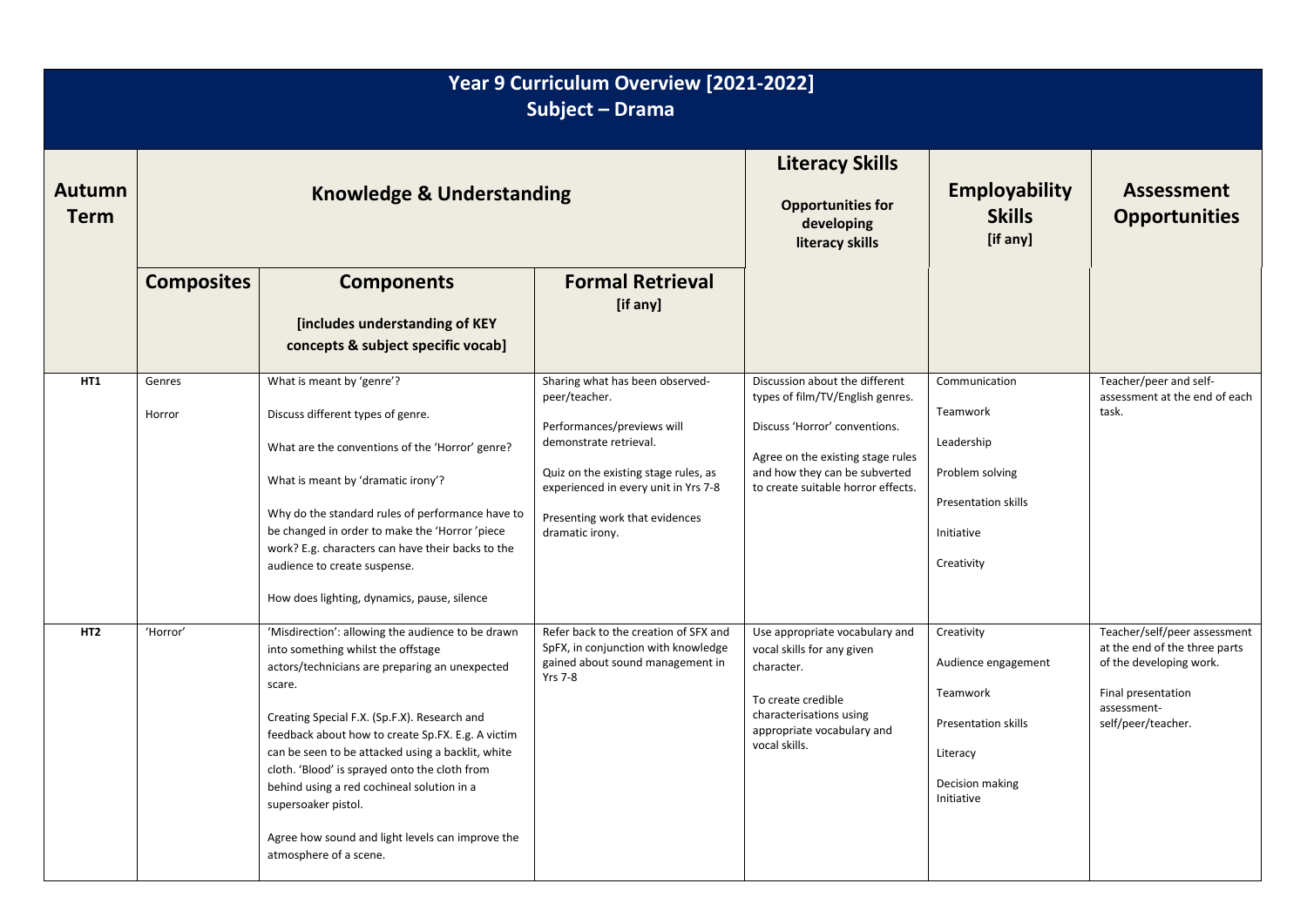| Year 9 Curriculum Overview [2021-2022]<br>Subject - Drama |                                      |                                                                                                                                                                                                                                                                                                                                                                                                                                                                                                                                                                                                                                            |                                                                                                                                                                                     |                                                                                                                                                                                                                                                                                                                                                                         |                                                                                                                                       |                                                                                                                                                                 |  |
|-----------------------------------------------------------|--------------------------------------|--------------------------------------------------------------------------------------------------------------------------------------------------------------------------------------------------------------------------------------------------------------------------------------------------------------------------------------------------------------------------------------------------------------------------------------------------------------------------------------------------------------------------------------------------------------------------------------------------------------------------------------------|-------------------------------------------------------------------------------------------------------------------------------------------------------------------------------------|-------------------------------------------------------------------------------------------------------------------------------------------------------------------------------------------------------------------------------------------------------------------------------------------------------------------------------------------------------------------------|---------------------------------------------------------------------------------------------------------------------------------------|-----------------------------------------------------------------------------------------------------------------------------------------------------------------|--|
| <b>Spring</b><br><b>Term</b>                              | <b>Knowledge &amp; Understanding</b> |                                                                                                                                                                                                                                                                                                                                                                                                                                                                                                                                                                                                                                            |                                                                                                                                                                                     | <b>Literacy Skills</b><br><b>Opportunities for</b>                                                                                                                                                                                                                                                                                                                      | <b>Employability</b><br><b>Skills</b>                                                                                                 | <b>Assessment</b><br><b>Opportunities</b>                                                                                                                       |  |
|                                                           | <b>Composites</b>                    | <b>Components</b><br>[includes understanding of KEY<br>concepts & subject specific vocab]                                                                                                                                                                                                                                                                                                                                                                                                                                                                                                                                                  | <b>Formal Retrieval</b><br>[if any]                                                                                                                                                 | developing<br>literacy skills                                                                                                                                                                                                                                                                                                                                           | [if any]                                                                                                                              |                                                                                                                                                                 |  |
| HT3                                                       | Genres<br>'Comedy'                   | Research your favourite comedy. How is the<br>comedy created? (Physical- banana skin; situation-<br>your girlfriend turns up at the cinema when you<br>are on a secret date with someone else; dramatic<br>irony; verbal wordplay; crossed wires; mistaken<br>identity-Shakespeare; parody; use of the 'straight<br>man, 'etc.).<br>Examine the work of professional comic actors;<br>analyse what was done to create comedy effects.<br>Use pause, intonation, timing, mannerisms,<br>gestures, vocabulary and interaction to inform<br>your decision making.<br>Experiment with these 'tools' to see what makes<br>the audience respond. | Observational skills- refer back to Yr 8<br>work.<br>Technical and team skills showing co-<br>ordination of the piece.                                                              | Speaking-rehearsals and<br>performance work.<br>Listening to peers in rehearsals;<br>listening to the other actors and<br>technicians to help the delivery<br>of the work.<br><b>Collaborating to create a</b><br>meaningful and creative<br>performance.<br>Numeracy: calculating when SFX<br>and LFX have to happen, how<br>long for/volume and brightness<br>levels. | Communication<br>Creativity<br>Decision making<br>Leadership<br>Planning<br>Research<br>Problem solving<br><b>Presentation skills</b> | Work will be<br>self/peer/teacher assessed at<br>each stage of the blocking<br>process.<br>The final performance will<br>also be self/peer/teacher<br>assessed. |  |
| HT4                                                       | 'Comedy'                             | Create a 'pay-off' ending for the piece; consider<br>how to best structure the work so that the plot<br>unfolds (beginning, middle and end).<br>Create strong, recognisable characters that are<br>either original, or copied from an existing piece.<br>Use your costume, props, vocal, physical skills and<br>your interaction with the other characters to<br>create meaning.<br>Use physical drama, spoken word and dramatic<br>irony.                                                                                                                                                                                                 | Refer back to the work of the<br>comedians seen.<br>Refer back to 'blocking'; how to<br>structure a comedy performance.<br>Refer back to 'Horror' and the use of<br>dramatic irony. | Teams to discuss the best<br>structure for the work, in<br>conjunction with MT.<br>Teams to agree how the<br>characters should look and<br>sound.                                                                                                                                                                                                                       | <b>Teamwork</b><br>Problem solving<br>Presentation skills<br>Negotiating<br>Positive attitude<br>initiative                           | Work will be<br>self/peer/teacher assessed at<br>each stage of the blocking<br>process.<br>The final performance will<br>also be self/peer/teacher<br>assessed. |  |